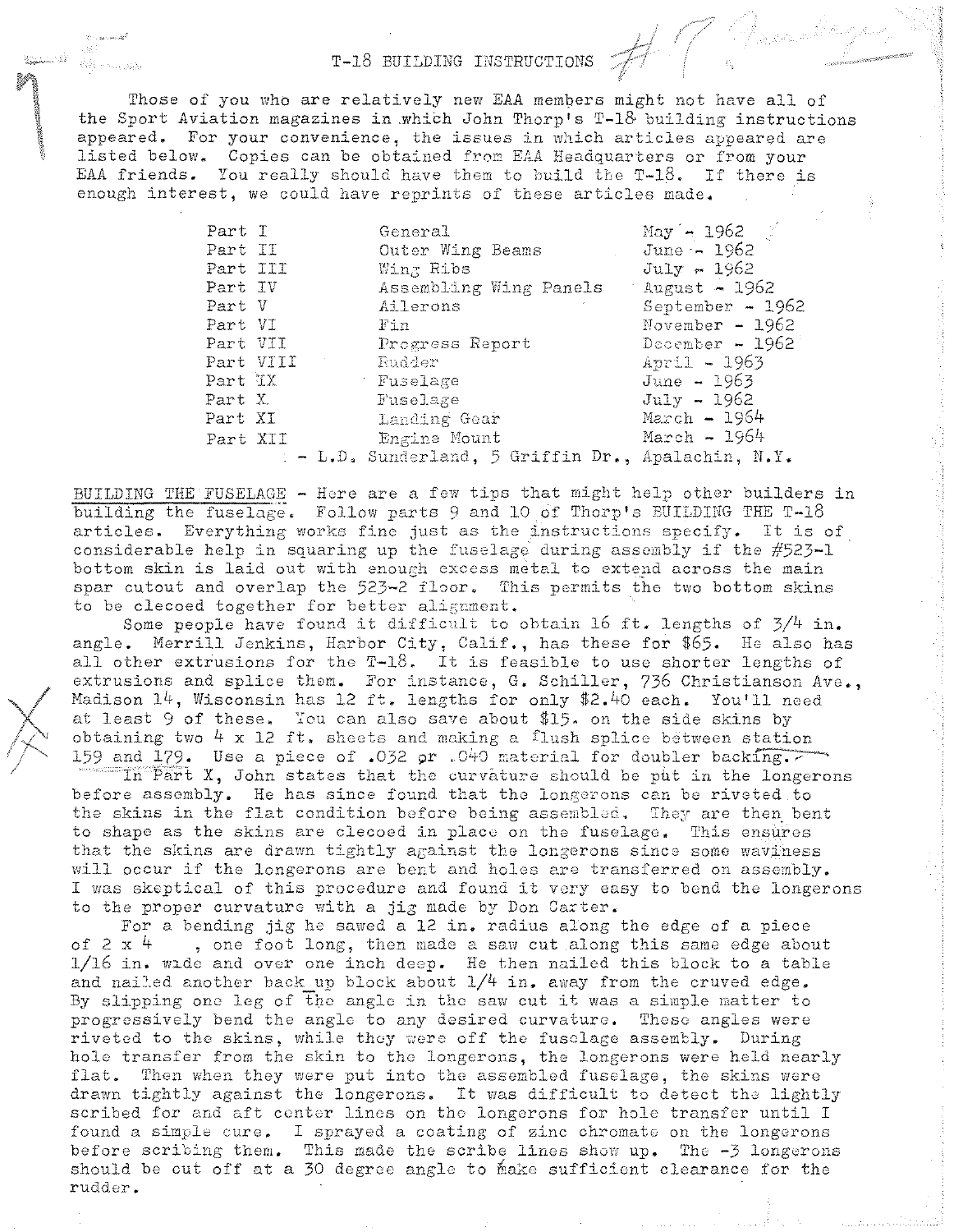You should have no trouble with the matched hole tooling technique on the fuselage except possibly on the top rear skin. When the skin is mated with the fuselage frames any slight misalignment will cause "oil cans" in this skin. Since other builders have experienced this problem I chose to take a slightly different approach in transferring the holes from the skin to the frames. I first drilled all of the holes in the skin except along the side flanges. Before bending the flanges down I transferred the top center line holes from the skin to the frames. With these center holes located I then used transfer strips to locate the remaining holes. It is important to remove any twist in the fuselage before the center line holes are transferred.

Bending the flanges on the top skin was done very simply by bending it over the edge of a board with the curvature of the top skin sawed along the edge. I bent up some small test samples first to determine where to place the skin relative to the edge of the board. After the flange was bent down to  $45^\circ$ , I marked the location of each rivet hole and then, using a homemade crimping tool, put one crimp between each rivet hole to draw the skin down to meet the fuselage frames. The 580-1 "hip" skins were made in a similar fashion. Care should be taken not to extend the crimp very far into the flange or it will be visible after assembly.

MAKING THE FIN - Dr. B. John Shinn, 3141 Cornell Avenue, Vostal, N.Y.

In Part VI, BUILDING THE T-18, Nov., 1962 Sport Aviation, Thorp said, "When the fin is done you are the master of the  $T-13$  project. No other component is harder to make." But, when the time came for me to make the fin, I was definitely not yet ready to make the hardest component on the  $T-18$ . I was, of course, spoiled at this point by the relatively easy assembly of the matched hole techniques which were used on the wing panels and stabilizer. They are rectangular in principal view and lend themselves readily to this approach. Not so with the eye -pleasing but trapezoidal fin. To get around this problem I have figured out a way to make a very simple fin jig. With it I found that the job of building the fin turned out to be easy, fast and a lot of fun.

I must admit the problem of supporting the skeleton (ribs and beams) assembly of the fin, as suggested in the article, (so that its center plane was held 3 inches above a table by lots of clamps and blocks), had me a little concerned. The problem gnawed at me for quite a while and gradually the idea evolved that what I wanted was some way of holding the skeleton in rigid alignment which would allow me to fit and drill the skin simultaneously and symmetrically on both sides over the skeleton. But how? All of these things at once aren't so compatible. Any rigid jig would have to come through one side or another of the skeleton to be supported. But, the only side that wasn't to be fitted with the skin was the backside, -- the beam. That's it! A jig that fits through some holes in the beam! Now all I had to do was figure out how. Since it had to be cheap and relatively easy to make, I ruled out metal welding, etc. Thus wood was used; 2 x 10's (all as square and true as possible). The basic idea was to clamp the rear fin beam between two blocks of wood to which the ribs could be screwed and held in rigid alignment. The clamps and the blocks could not protrude beyond the width of the ribs. Figure 1 shows the basic idea of the jig.

The main jig spar made of a 2 x 4 is placed behind the 566-1 fin beam and two large blocks of 2 x 10 are clamped edgewise over the 566-1 fin beam. The clamping is done with four,  $3/8$ -16 bolts, 6 in. long. Two large  $1-1/4$ inch holes in each block provide a place for the nuts of the 3/8 bolts. (Hy Sears Craftsman Powercraft wood bits were used to make these holes.) Washers are placed under the beads of the bolts as needed to keep from "running out of threads." The blocks are cut at exactly  $8^{\circ}$  off perpendicular (as shown on the fin assembly print) at the right position for the ribs to be clamped to them.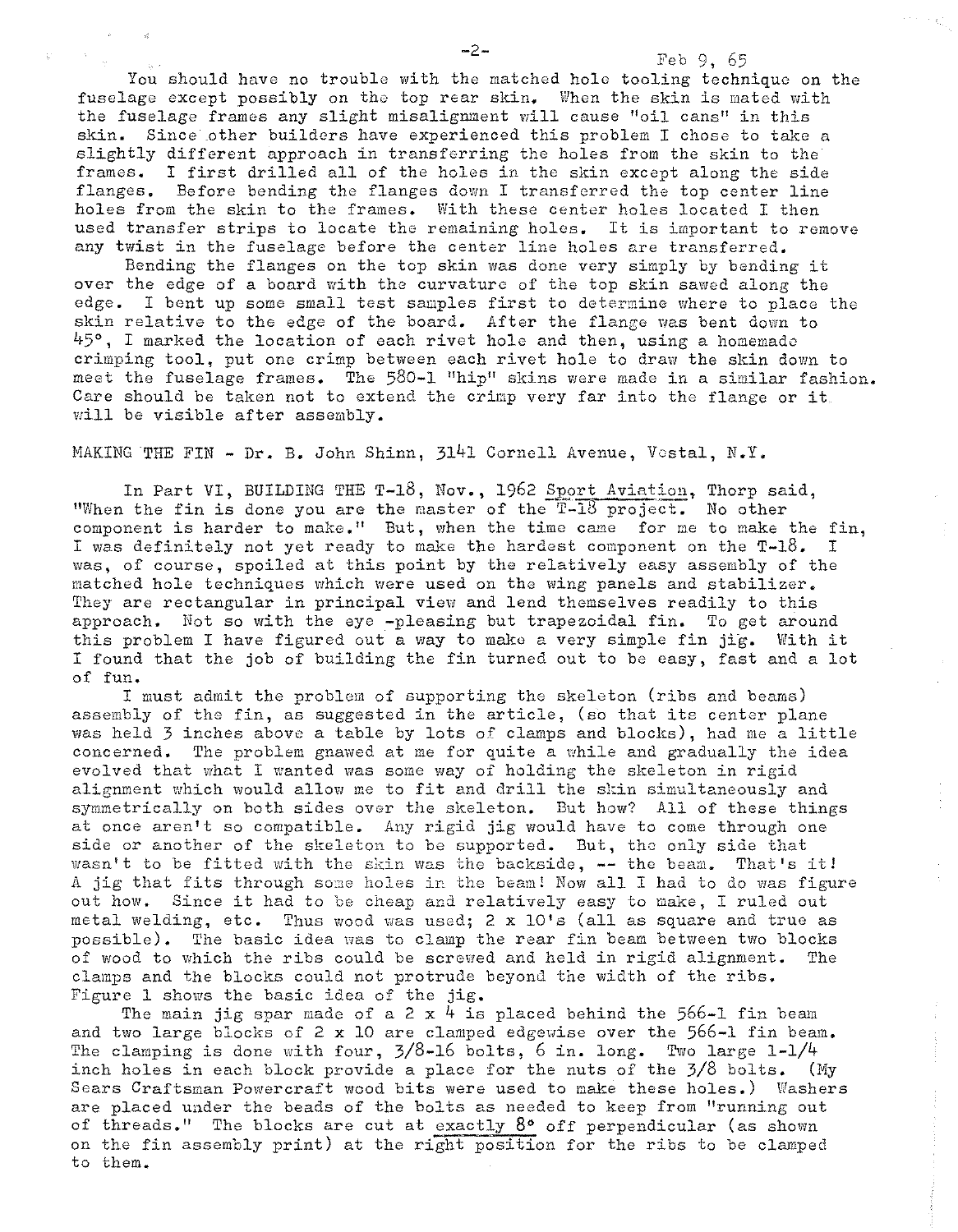The 2 x 4 can be clamped in a vise to hold the jig assembly during the entire skin fitting operation. The ribs are "clamped" by long wood screws going into the end of the blocks. (Washers under the screw head will help distribute the load on the rib a little better.) The bottom rib is screwed to the bottom edge of one block while the middle and top ribs are screwed to the other block. If the blocks do not come cut at just the right position, keep trimming them until they do. If you go too far, shims can be made of scrap aluminum, masomite, or thin plywood, depending on the thickness required.

If you want a really first-class jig, then you'll want to use rib blocks which support the ribs clear out to the front tips. (The 2 x 10's don't go the whole way to the tips and the ribs could be forced out of alignment if proper care is not exercised during the fitting of the fin skin.) These rib blocks are screwed to the 2 x 10's which have been trimmed so that the blocks will hold the ribs in the proper place.

Before the ribs are screwed in place, they are "clecoed" to the fin beam through the rivet holes and are "C" clamped to the blocks. A "C" clamp grasping between the 1-1/4 in. nut hole and the end of the block will do the job. The ribs are then lightly tapped into alignment before screwing to the blocks. The alignment can be done by:  $(1)$  sighting to a line,  $(2)$  using a flexible straight edge, and (3) laying the jig assembly on a flat plate (table) supported so that the center line is parallel to the surface. This last technique uses some wedges (made from scrap wood) which can be tapped for proper positioning. As a check, I used all three techniques. (Don Carter went a step farther and assembled the jig and fin beam on his fuselage so he knew the bottom rib was at the right position.)

From here on the job was just fun. Dimensions from the plans were used to layout a fin skin that had about  $1/4$  in. to  $3/8$  in. excess on all sides. The fin skin was cut out and then was bent by:  $(1)$  bowing the skin so that the trailing edges could be clamped together between two boards, and (2) squeezing the skin together by using a cloth wrapped 2 x 4 to push down on the skin as it lay on a table. You really have to lay on it to get the sharp radius that fits the ribs!! The 2 x 4 distributes the load so you won't get a "lumpy" bend. After several trials of bending, unclamping, fitting on the fin skeleton, reclamping, and really pushing down hard you'll decide its a good fit.

The skin is then held and clamped down in position on one side of the skeleton while the other side is lifted up like a flap so you can reach in and trace on the skin along the bottom edges of the rabs with a pencil. Observe the gap between rib and pencil like, This much must be added to the .250 rivet edge distance when you mark the senter line of the rivet pattern for each rib. Measure up the proper distance from the traced line and draw in the rivet pattern center line. Drill a 1/15 in, hole at the foremost rivet position that you can with the drill you are using. (This will be from the inside of the fin skin, of course.) Now mark all rios with pencil at .250 inches from their bottom edges (i.e., the rivet center line). Reposition the skin over the skeleton sliding it until the center line on the rib shows through the  $1/16$  in. hole in the skin. Drill through the skin hole into the rib with the 1/16 in. drill while holding the skin firmly by hand on the rib leading edge. Both holes (rib and skin) can now be drilled out to a size 30 and a cleco inserted. The pencil lines are rechecked for shifting, etc. The skin is removed and an undersize hole is drilled at the rivet position closest to the fin beam. The skin is again fit on the skeleton and clamped with the front cleco. The back rivet hole is checked for alignment with the pencil line on the rib. If it is close enough, then proceed. (Otherwise, check for reasons and decide on either  $(1)$  extending the undersized hole sideways with a file meet the pencil line, or (2) perhaps flexing the skeleton a little.) When you're satisfied with the hole alignment, connect the front and back holes with a pencil line. Mark off rivet positions and drill small pilot holes. Then ream out with a No. 30 drill, putting clecos in as you go.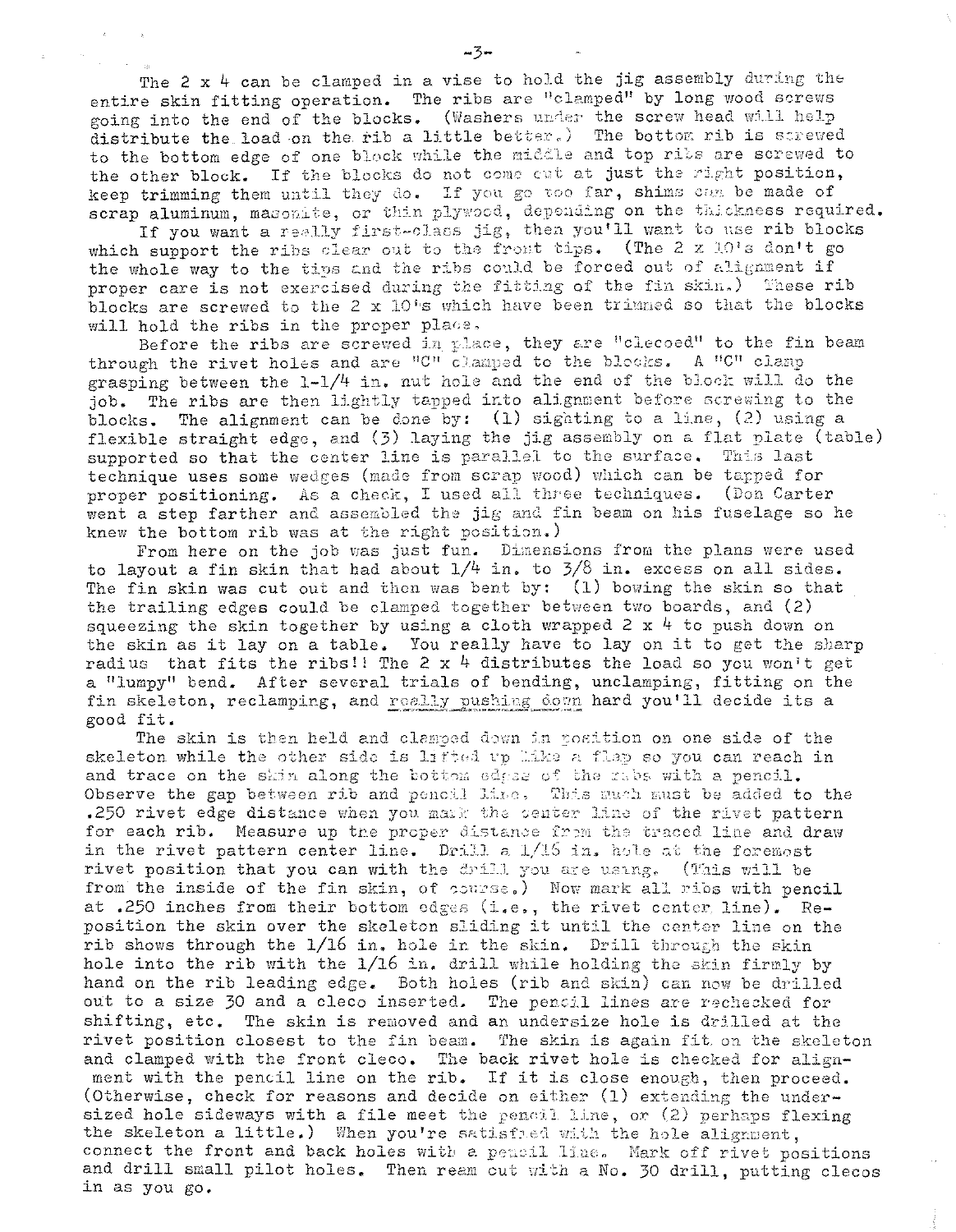By removing all but the top cleco this side can be pulled up like a flap so that the opposite side ribs can be traced along to determine the rivet<br>line. Repeat for all ribs. Be sure to put clecos in as you drill. This line. Repeat for all ribs. Be sure to put clecos in as you drill. prevents bulges and warping. You may now trim the skin to size. The only thing left is putting in the rivet holes for the fin beams (front and rear).

The little front beam can be clecoed in position on the bottom rib. By opening up one side of the skin you can reach in and push up firmly on the top end of the front beam. While holding it in position you can sight up along it edgewise from the bottom and draw a rivet center line for the straight position. Check by several resightings and drill a hole. Check edge distance on the beam and proceed with other straight line holes accord-.... ingly. To get the holes along the curved portion, remove the front beam and make a transfer template on the beam. Include holes to be drilled as well as those already in place. Reinstall the front fin beam and cleco the template on the skin and grill the rescining holes.

If the rear fin beam was not punched before fitting the skin, then the same procedures as described above can be used. If it is already punched. then it is necessary to transfer the holes to the skin. At the top, where the overhang of the skin is not too great, the Whitney punch can be used to punch through directly. At first it would seem the hole is on the wrong piece to do this, since you can't get the punch inside the channel of the beam to index on the hole. This problem can be circumvented by a neat little trick we learned. Slide the punch over the two thicknesses of metal (skin and spar) with the die on the spar side and the punch on the skin side. Then push a long  $1/8$  in. rivet up through the die of the Whitney punch and hold it in place lightly against the underside of the beam. Slide the Whitney punch around until the rivet drops in the rivet hole already punched in the beam, and then squeeze. The rivet is pushed down through the die by the punch and the plug from the new hole.

Where the overhang is too large for the Whitney punch, a long  $1/8$  in. transfer punch can be used. Push it through the holes in both flanges of the fin beam, lifting first one skin as a flap and then the other.

With a great deal of care you could drill through this hole in the beam, but it's tricky and you might enlarge them. The fin is ready for riveting! !

While the description of how to do the fin may seem pretty involved, the actual job is pretty easy; The next guys in line will really think it easy since the jig is already built.

HI SHEAR RIVETS - As some of you have discovered, John Thorp has run out of the Hi Shear kits which he had been selling. He was doing this as a service to builders but now with his present work load, cannot continue to make up the kits. Unfortunately, Hi Shear has no distributors and they will not sell rivets in quantities less than 100, John says that it is perfectly alright to use AN bolts with elastic stop nuts. Hi Shears were specified only because of a slight price advantage.

I wrote to the Hi Shear Company and asked them to make up kits but they only would quote prices on quantities of 100 of each type. The prices average about 14 cents each including collars. If there are at least 50 persons interested in kits at about \$15. each, I shall consider making them up. If you are interested, just send your name and address to me, Lu Sunderland, within two weeks, If there is sufficient interest, I'll put a notice in the next newsletter and everyone who wishes to order can send me a check. They require payment in advance.

NOTE: Word has been received that Mrs. Cavin had a heart attack over the weekend and is now in the hospital. Everyone sends their wishes for a speedy recovery. Wherever possible, please send all correspondence regarding the T-18 to L.D. Sunderland, to give Dick a break.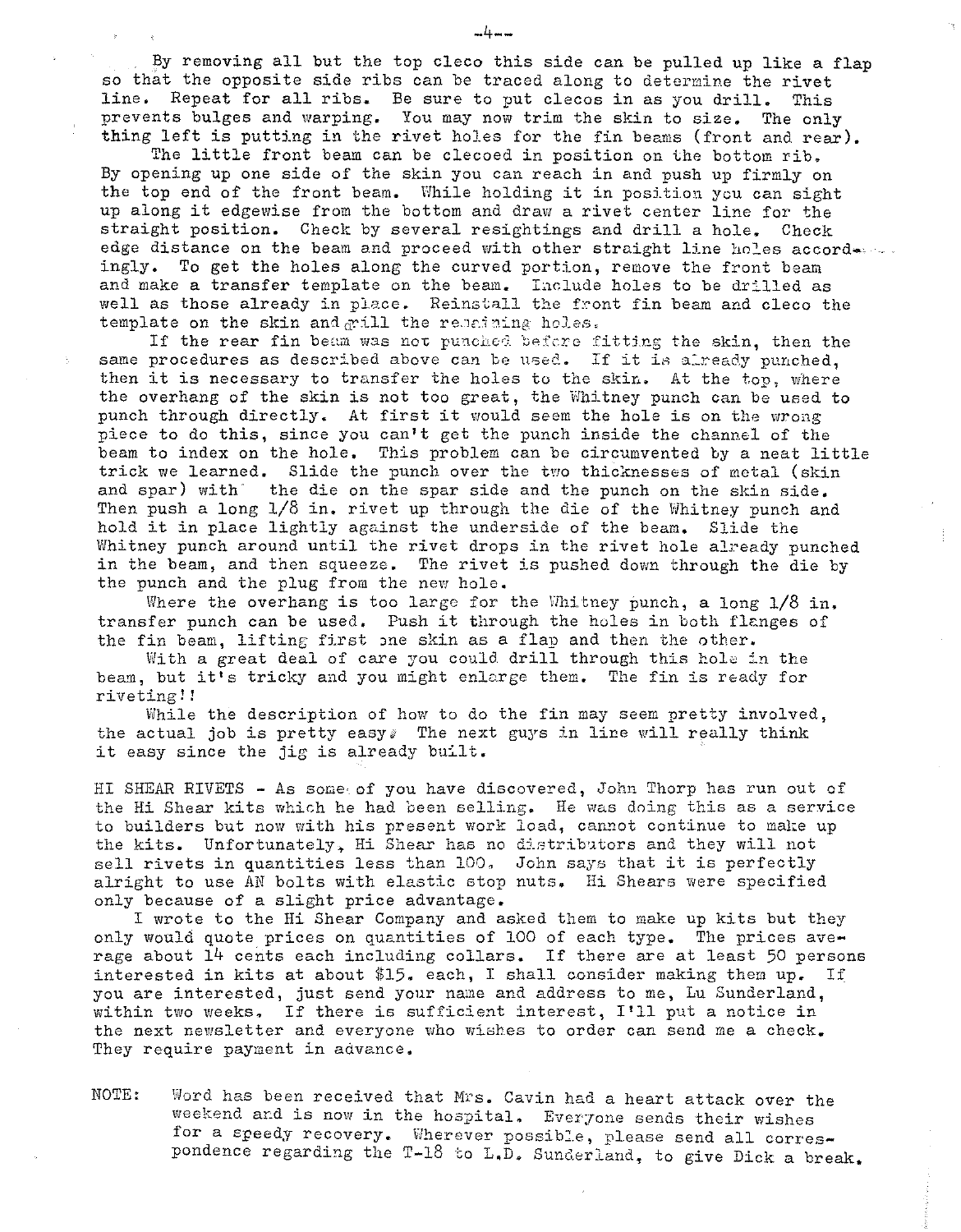MATERIAL LIST - Everyone has been waiting for someone else to make a material list, but no one has made the grade. Now that I have about all my aluminum, I'll pass on the breakdown as far as I've gone.

|  |  | 2024-T3 Alclad. 025 " x 4! x 12! | 7-1/2 sheets |
|--|--|----------------------------------|--------------|
|  |  |                                  |              |

Collector Co

 $1$ eÅ

 $\overline{\mathbb{C}}$ 

Chicago 10, Ill.

| 悲哀な                                                                                            |
|------------------------------------------------------------------------------------------------|
| Outer wing skill 82" plus 2 fus. frames 4000                                                   |
| Outer wing skin 82" plus forward upper skin                                                    |
| Inboard wing skin 90" (includes flap junction)<br>plus fin skin.                               |
| Inboard wing skin 90" plus 2 fus. frames A                                                     |
| Top fuselage skin plus bettem fus, skin-                                                       |
| Fuselage side skin and "hip" skin<br>Fusclage side skin and "hip" skin<br>Two stabilizer skins |
|                                                                                                |

Note: Sheets 6 and 7 can be replaced by one  $5'$  x 15' sheet eliminating splice but costs about \$10. more. Sheet 2 makes a close fit on the upper skin. The other half of 8 would be better for the upper front skin.  $\diagup$ 

 $\label{eq:1} \mathcal{L} = \mathcal{L} \mathcal{L} = \mathcal{L} \mathcal{L} \mathcal{L} \mathcal{L} \mathcal{L} \mathcal{L} \mathcal{L} \mathcal{L} \mathcal{L} \mathcal{L} \mathcal{L} \mathcal{L} \mathcal{L} \mathcal{L} \mathcal{L} \mathcal{L} \mathcal{L} \mathcal{L} \mathcal{L} \mathcal{L} \mathcal{L} \mathcal{L} \mathcal{L} \mathcal{L} \mathcal{L} \mathcal{L} \mathcal{L} \mathcal{L} \mathcal{L} \mathcal{L} \mathcal{L} \mathcal{L} \$ 

|    | $6061 - T4$ .025" x 3' x 12' 1 sheet                        |  |
|----|-------------------------------------------------------------|--|
|    | Ribs for wings, fin and stab.                               |  |
| 幸日 | 2024-T3 Alclad .016" or .020" x $3'$ x 12' 2 sheets         |  |
|    | Ailerons, stab tab and rudder<br>Flaps (half sheet approx.) |  |
|    | 2024-T3 Alclad .032 x 4' x 96" $3/4$ sheet.                 |  |
|    | Frames, beams, etc.                                         |  |
|    | 2024-TO or 6061-T4 .032 x 4' x 72" 1/2 sheet                |  |
|    | Frames and ribs                                             |  |
|    | 2024-TO or 6061-T4 .040 x 41 x 24" 1/6 sheet                |  |
|    | Ribs, fuel tank support etc.                                |  |
|    | 2024-T3 .040 $x \frac{1}{2}$ $x \frac{12}{3}$ 1 sheet       |  |
|    | Main spar, floor (enough for 3 airplanes)                   |  |

T-18 BUILDERS

| D. Underwood                                                           | John Foy                                                      | Fred Young                                               | $CeRe$ Burden                                                       |
|------------------------------------------------------------------------|---------------------------------------------------------------|----------------------------------------------------------|---------------------------------------------------------------------|
| 1505 Toplea                                                            | 299 Edith Dr.                                                 |                                                          | 2521 Clement Ave. 1241 E. Harding St.                               |
| Euless, Texas                                                          | $W_{\bullet}$ St. Paul 18                                     | Alameda, Calif.                                          | Long Beach 5, Cal.                                                  |
| PO $\overline{Box}$ $\overline{1z}$<br>Palos Verdes<br>Estates, Calif. | Minn.<br>Edward Burke<br>250 Franklin Dr.<br>Bridgeville, Pa. | Merle Soule<br>4026 Walnut Hill<br>Lane<br>Dallas, Texas | R.K. Cavin<br>10529 Somerton<br>Dallas, Texas                       |
| John Wall<br>5649 Colorado Dr SW<br>Cedar Rapids, Iowa                 | Donald Patterson<br>$1558$ N 400 West<br>Sunset, Utah         | John Adams<br>5424 Arbor Vita<br>Los Ang., Calif.        | Russell Highbridge<br>7 Mead Circle<br>Ansonia, Conn.<br>Wm. Graham |
| Marion Hawk<br>5513 Laurette St.<br>Torrance, Calif.                   | Barrett Kemp<br>$118 - c$ 19th $St.$<br>APO 953               | Wm. Baugher<br>$6258$ S Park Ap $6$<br>Tucson, Airzona   | 10950 Coconino Dr.<br>Blythe, Calif.                                |
| Ed Seversen<br>679 N Wells St.                                         | San Francisco, Cal. Jack Danks                                | Box J                                                    | Francis Richardson<br>2608 W Johnston St.<br>Denison. Texas         |

Kellog, Iowa